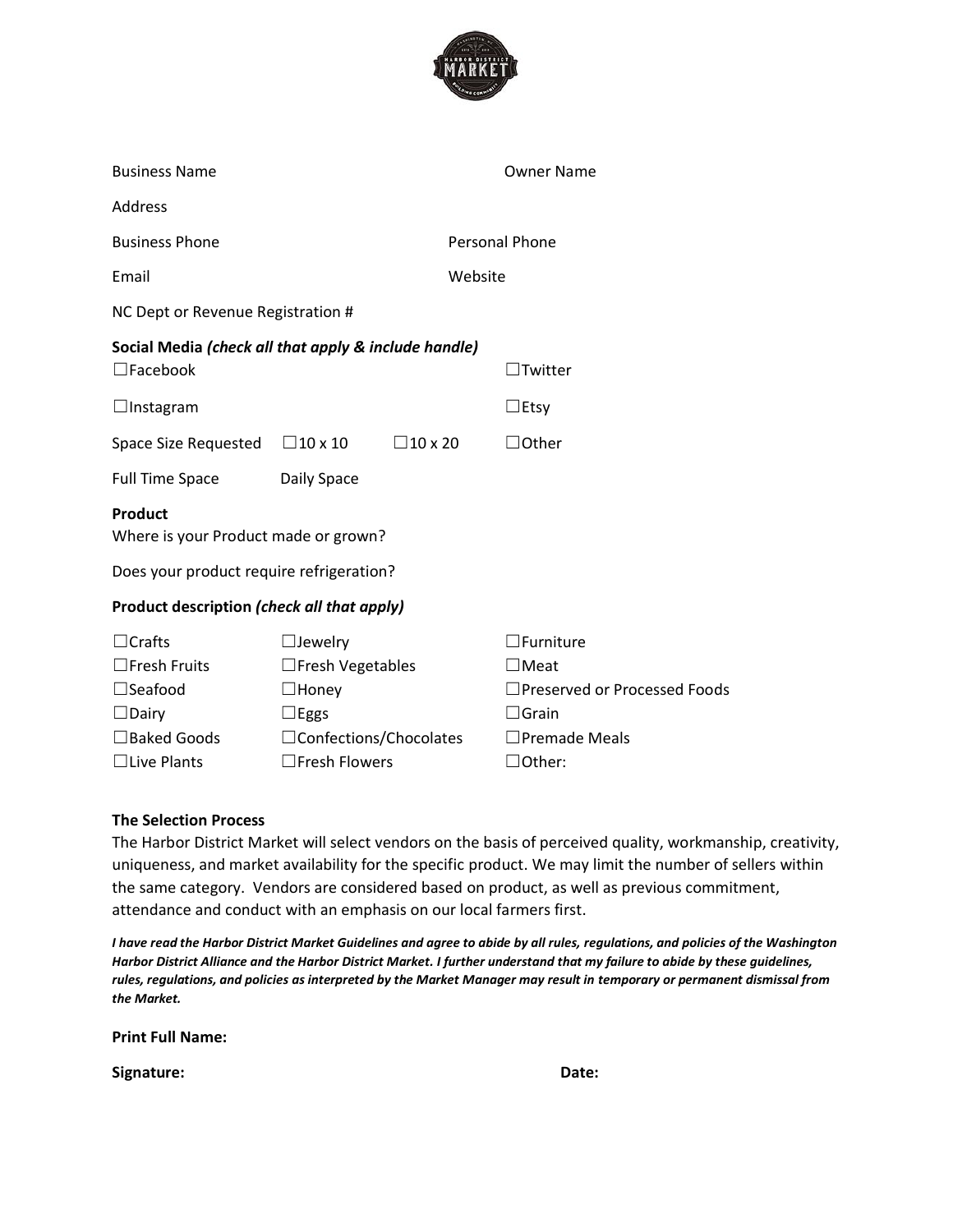

## **Vendor Guidelines and Standards**

*This does not include or cover Space Lease terms, or Federal, State, County and City regulation compliance. Daily Spaces are \$15 for Makers and \$12 for Farmers (including special events). Special Events will be \$20 for daily spaces. Monthly rates are \$170. The rates noted are current rates and are subject to change; please inquire when reserving your space*

### **All Vendors**

The Market will be open for vendor set up and closing one hour prior to and one hour after the Market is open to the public. Once vendors unload at the back loading dock, they should park in spaces as close to the Courthouse as possible to leave closer spaces open for customers.

Vendors must provide their own display tables

Vendors will not have a key to the building or access to the building during non-opening hours

Vendors are responsible for security of their own property and product for sale and must provide their own locking storage if needed. The Market is not responsible for any lost or stolen supplies.

Vendors must provide their own public liability, property, and inventory insurance and have a copy on file with Market management

Vendors are responsible for the maintenance and cleaning of their Market Space

No signs banners or displays will be attached to ceiling beams, rafters, or walls

No music or other noise that can be heard beyond the extremity of the Market space is allowed

Vendors using product washing and preparation area must clean up after use and remove all garbage

Each seller must be the original producer of the items sold. (Unless approved by Market)

All items must be handcrafted, or locally produced or grown. (Unless approved by Market)

Produce not grown by you must have a sign stating where it was grown

Vendors are required to comply with State Public Health regulations governing the preparation, handling and presentation of food. It is the responsibility of every food handling vendor to know if they are required to obtain specific food handling licensing. Food sold must be made in a certified kitchen following NC Dept of Agriculture of Dept of Environmental Health requirements. Certification must be given to Market Management.

All sellers and their representatives must abide by the responsibilities and requirements set forth in the Guidelines

Provide a copy of the Certificate of Registration from the NC Department of Revenue, even if you do not assess sales tax for any of the items you sell. Sign stating amount of NC Sales Tax charged (2%) or sign stating, "NC Sales Tax included in price" must be conspicuously posted in booth at all times